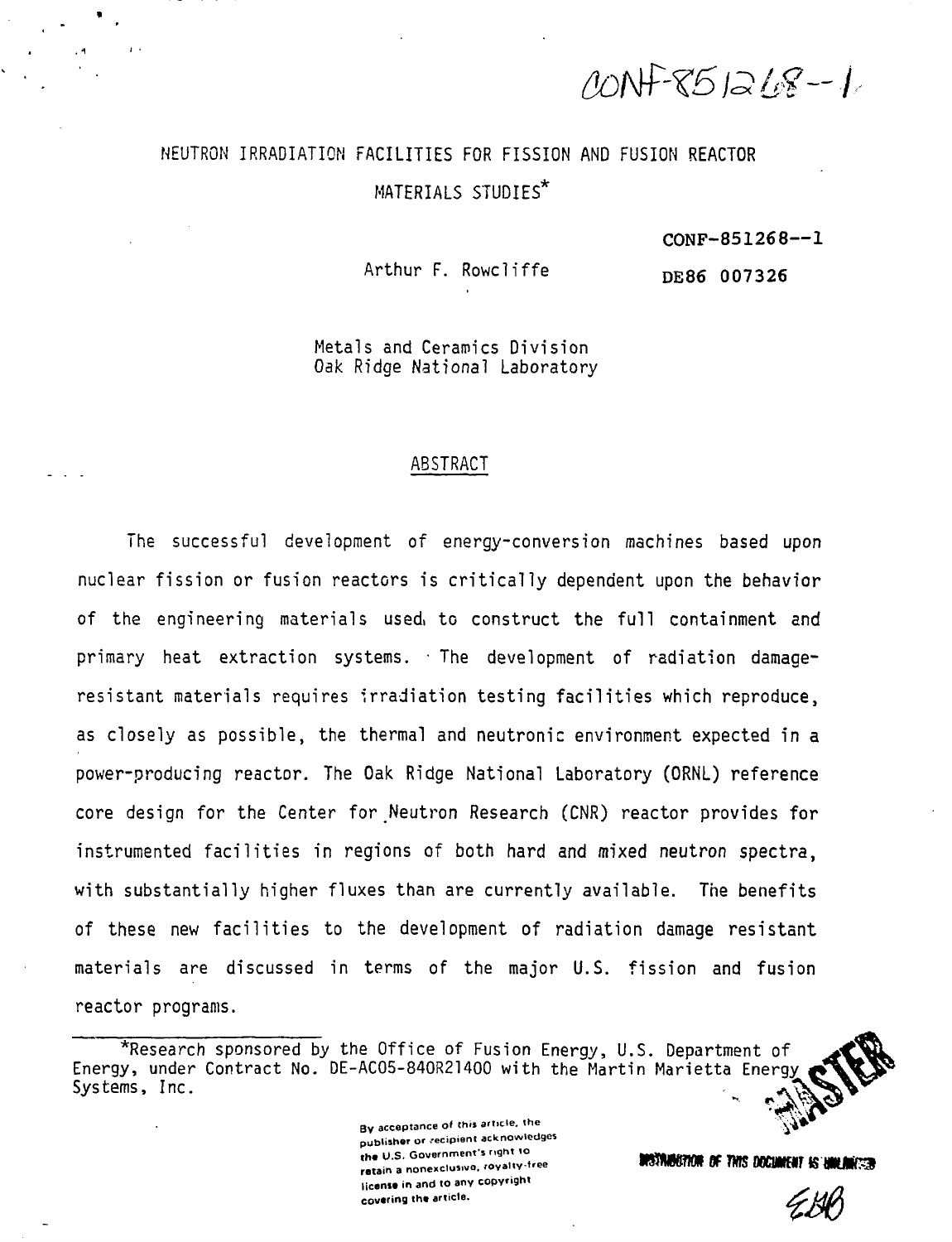-INTRODUCTION

The successful development of energy-conversion machines based upon nuclear fission or fusion reactors is critically dependent upon the behavior of the engineering materials used to construct the fuel containment and primary heat extraction systems. Such materials must maintain their structural integrity and dimensional stability in an environment involving high temperatures and heat fluxes, corrosive media (liquid metals, helium, water, etc.), high stresses (sometimes cyclic), and intense fluxes of neutrons. In both fusion and fission systems, a large fraction of the neutron flux is sufficiently energetic to displace atoms from their crystalline lattice sites. This displacement damage (frequently measured in numbers of displacements per atom, or dpa) produces a wide range of mechanical and physical property changes that vary with neutron flux, spectrum, and temperature. These environmental parameters vary widely from one reactor system to another and also within any given system, depending upon distance from the fission or fusion events.

Successful materials development requires irradiation testing facilities that reproduce as closely as possible the thermal and neutronic environment expected in a power-producing reactor. In some instances, this can be done fairly readily. For example, in the case of materials development for Fast Breeder Reactors (FBRs), a test reactor such as the Fast Flux Test Facility (FFTF) at Hanford provides a testing environment that closely resembles that expected for a commercial reactor. Furthermore, it has the capacity to go beyond materials testing and to accommodate full-scale reactor components for integrated fuel testing. On the other hand, materials development for Magnetic Fusion Energy (MFE) machines is

-1-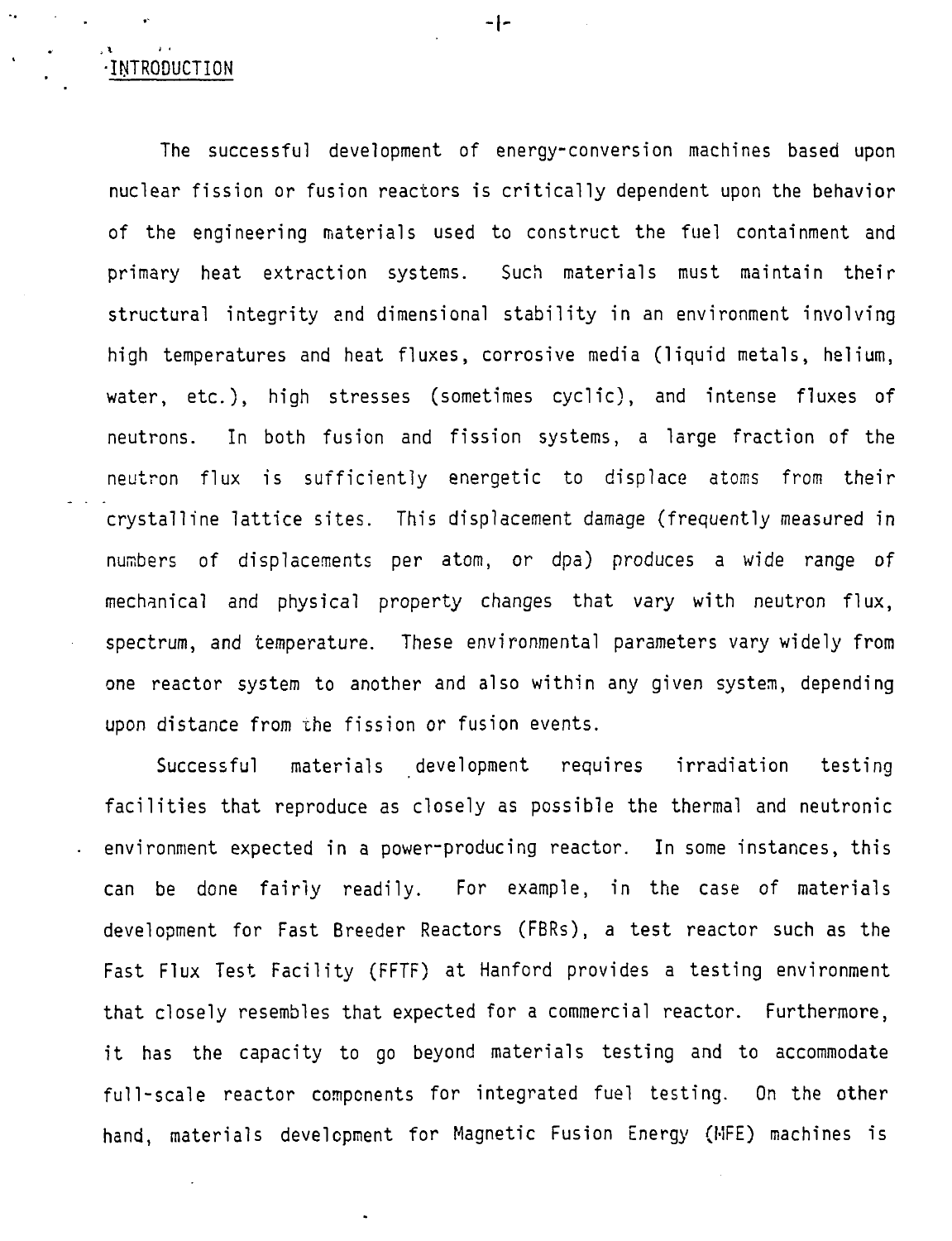complicated by the absence of any irradiation facilities which reproduce the neutron environment typical of a fusion reactor. In order to simulate the most important characteristics of the fusion neutron spectrum, it is necessary to use a wide range of irradiation facilities such as fast and mixed spectrum fission reactors, low power neutron sources and heavy ion accelerators.

In developing damage-resistant materials, much of the initial work is based upon information gained from irradiations carried out to fairly modest fiuences. However, it eventually becomes necessary to subject materials to neutron exposures representative of a component lifetime exposure in a power procucing reactor. Using existing fission reactors, lifetime scoping irradiations for breeder or fusion reactor applications take a minimum of three years. To produce new or modified materials, to conduct irradiations to a level approaching a lifetime fluence, and to conduct post-irradiation evaluation, requires a period of at least five years. This long-time cycle, the complexities of the irradiation environment, and the difficulties in testing and examining highly radioactive materials, all mitigate against rapid progress in materials development. Materials irradiation facilities in a very high flux neutron facility could significantly improve this situation, particularly for materials development programs requiring irradiations to damage levels of 100 dpa or more. Another factor to be considered in planning an advanced steady-state neutron facility is that many of the research reactor facilities currently being used for engineering materials development were constructed in the early 1960's, and will probably be phased out of operation during the next ten years. Even for programs which would not benefit from higher neutron fluxes, consideration should be given to providing new facilities that are equivalent to current

 $-2$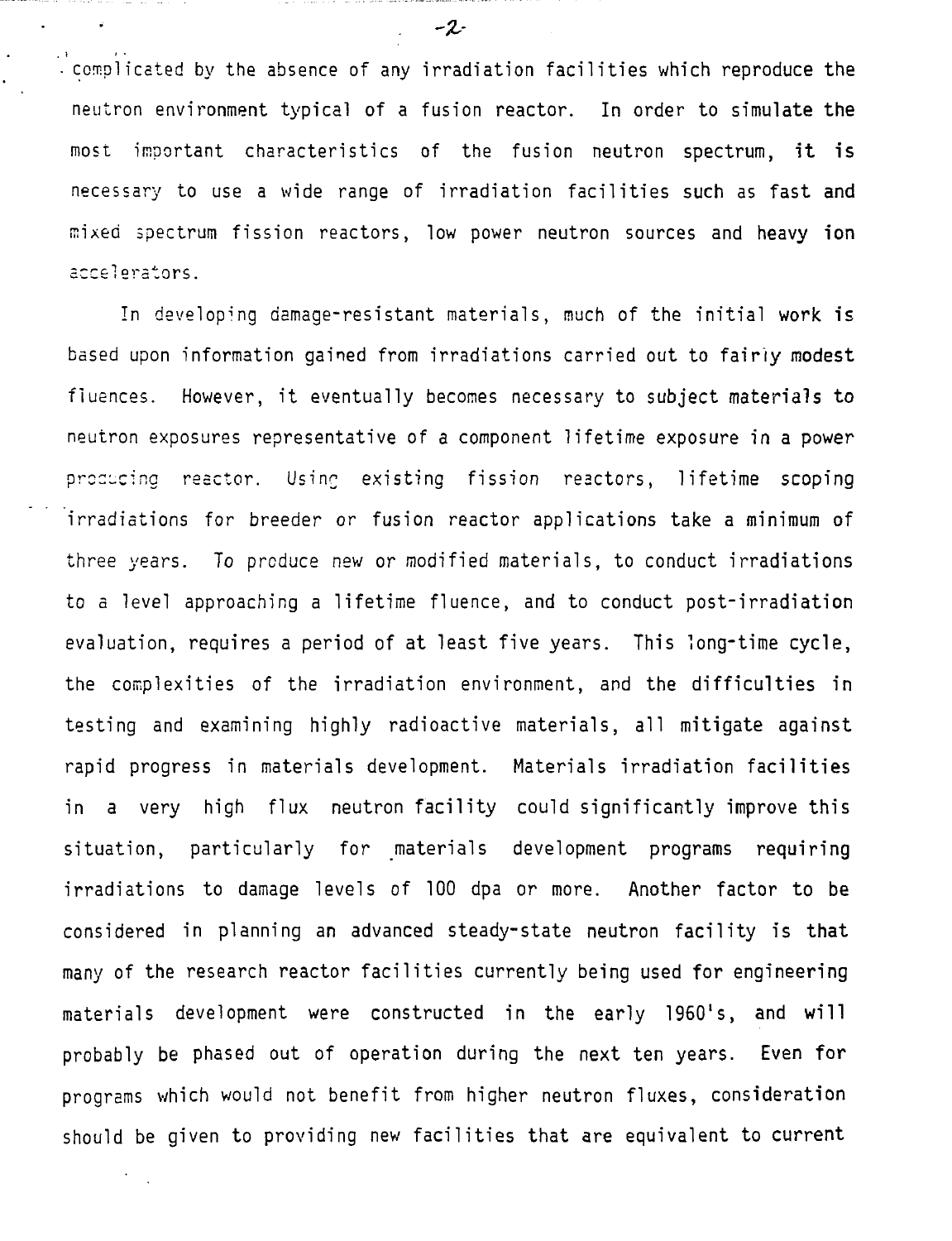.facilities in terms of flux, spectrum and instrumentation.

In the following, the effects of neutron irradiation on the properties of engineering materials are briefly summarized. Neutron irradiation facilities currently used in support of U.S. materials development programs are described and the potential advantages of an advanced steady-state neutron facility to these programs are discussed.

# RADIATION EFFECTS IN ENGINEERING MATERIALS

The various interactions between neutrons and the atoms comprising the structural materials give rise to a variety of mechanical, physical, and .chemical property changes collectively referred to as "radiation effects". A broad review of this area of materials science has been presented by Olander [1]. Radiation effects arise from a combination of atomic displacements and neutron capture events. Neutrons with sufficient energy displace atoms from their atomic site. These initially-displaced atoms, or primary knockon atoms (PKAs), subsequently create damage in the lattice in the form of displacement cascades. A variety of nuclear reactions  $[(n,p),(n,\alpha),(n,2n),$ etc.] introduce solid and gaseous transmutation products which may strongly affect materials properties. Of particular importance is the formation of helium from  $(n, \alpha)$  reactions. Many of the reaction products are radioactive isotopes with very long half-lives, which give rise to problems with the safe disposal of reactor components at end-of-life.

The point defects which survive the collapse of the displacement cascades, diffuse through the host lattice. A major fraction of this population is annihilated through mutual recombination of vacancies and interstitials. Those avoiding recombination either migrate to pre-existing

-3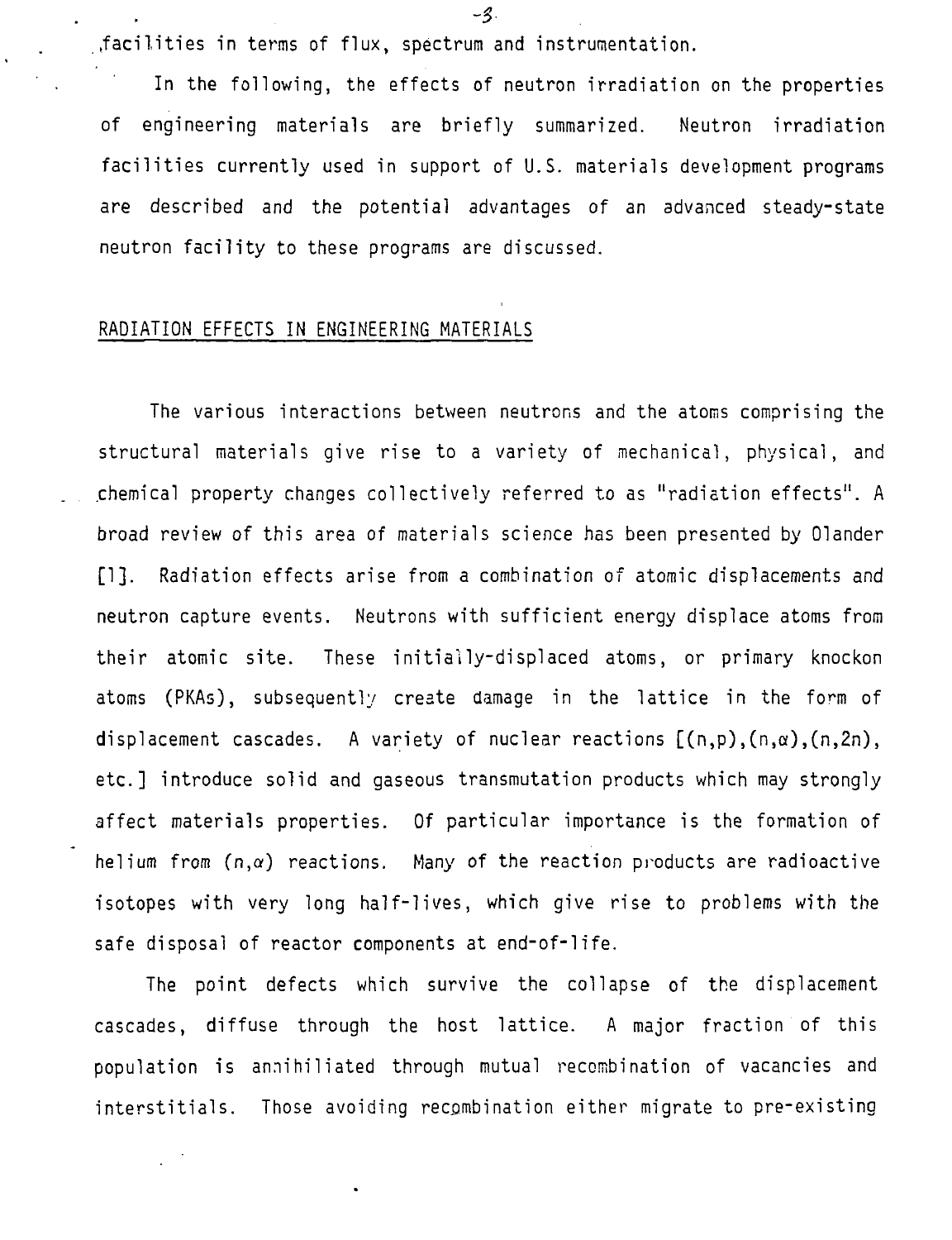• 'sinks' such as grain boundaries, interfaces, and dislocations, or cluster to form a variety of extended defects. For example small cavities may develop via the clustering of vacancies, and interstitials may aggregate to form extra platelets of atoms, i.e. interstitial dislocation loops. Accompanying the fluxes of point defects are flows of solute atoms towards or away from the various internal sinks. This phenomenon of radiation-induced segregation results in local regions becoming highly enriched or depleted in selected solute elements. This local un-mixing often results in major changes in alloy precipitation behavior.

The principal radiation effects which influence the dimensional stability of engineering materials are void swelling and radiation creep. •At sufficiently high fluemres, small cavities, initially stabilized by transmutation-produced helium, transform into continuously growing voids. This growth is driven by the bias in the microstructural system arising from •the preferential attraction between interstitials and dislocations. At temperatures in the range 0.3 to 0.6 of the melting point  $(T_m)$ , this phenomena can give rise to dimensional changes of the order of tens of percent. Radiation creep, or the gradual plastic deformation of a material subjected to stress, is strongly coupled to void swelling. Several mechanisms of irradiation creep have been proposed. These include the preferred absorption of point defects at dislocations or interstitial loops that are favorably oriented with respect to the stress, and dislocation glide enabled by dislocation climb resulting from point defect absorption.

Neutron irradiations can also induce major changes in mechanical properties. At low to moderate temperatures (0.30-0.45  $T_m$ ), the yield stress of materials such as ferritic and austenitic stainless steels is raised substantially by the formation of small defect clusters, loops, and

 $\ddot{\phantom{a}}$ 

 $-4-$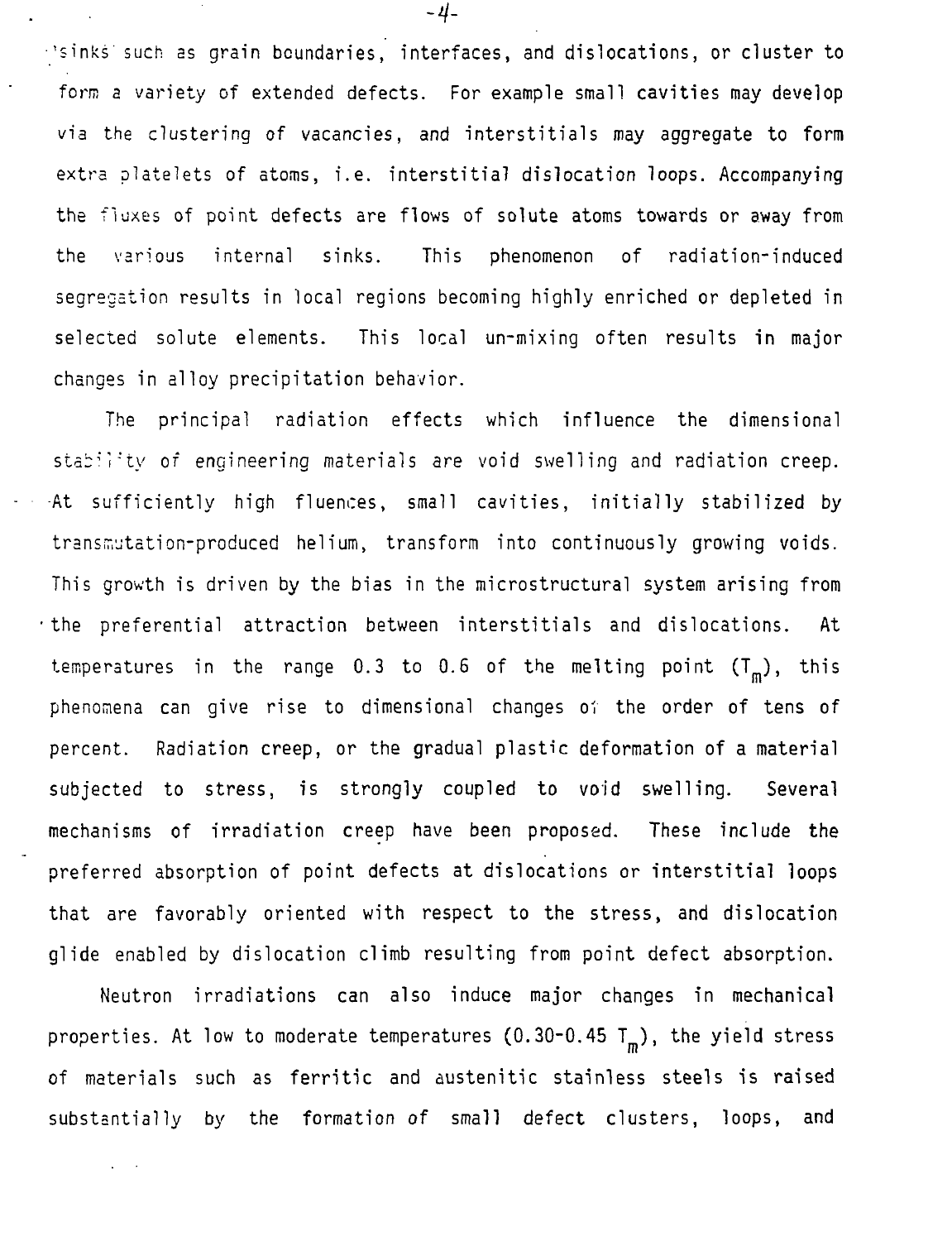precipitates. Such hardening is invariably accompanied by a reduction in tensile ductility. In the case of the ferritic steels, radiation hardening may lead to a transition to a cleavage mode of fracture and a dramatic reduction in toughness. At higher irradiation temperatures, grain boundaries may become weakened by some combination of solute segregation, precipitation, and helium bubble formation. Such phenomena may significantly reduce high-temperature strength and ductility and consequently impose limits on the allowable design stresses. In certain radiation environments, nuclear transmutation rates may be high enough to have a significant effect on critical physical properties. For example, the thermal and electrical conductivities of copper and copper alloys used for magnet components and for high-heat-flux components in fusion reactors are significantly degraded by the formation of nickel and zinc impurity atoms from transmutation reactions with certain copper isotopes. In the relatively new field of radiation effects in ceramic materials, changes in thermal conductivity, strength, dielectric properties, and RF transmissivity due to neutron irradiation are of growing interest and concern.

In recent years, spending on radiation effects work has been running at  $\sim$  \$25M annually in the United States, with Japan, the European Community, and the USSR also supporting fairly large programs. The primary support for irradiation experiments on engineering materials in the United States has come from the major reactor programs - namely, Fast Breeder Reactor (FBR), Light Water Reactor (LWR), Gas Cooled Reactor (GCR), Space Power Reactor (SPR), and Magnetic Fusion Energy (MFE). The level of funding for materials irradiations in support of these programs fluctuates with congressional perception of the energy future of the United States. Currently, radiation effects wnrk in sunoort of the LWR and GCR Droorams is at a low ebb and

-5-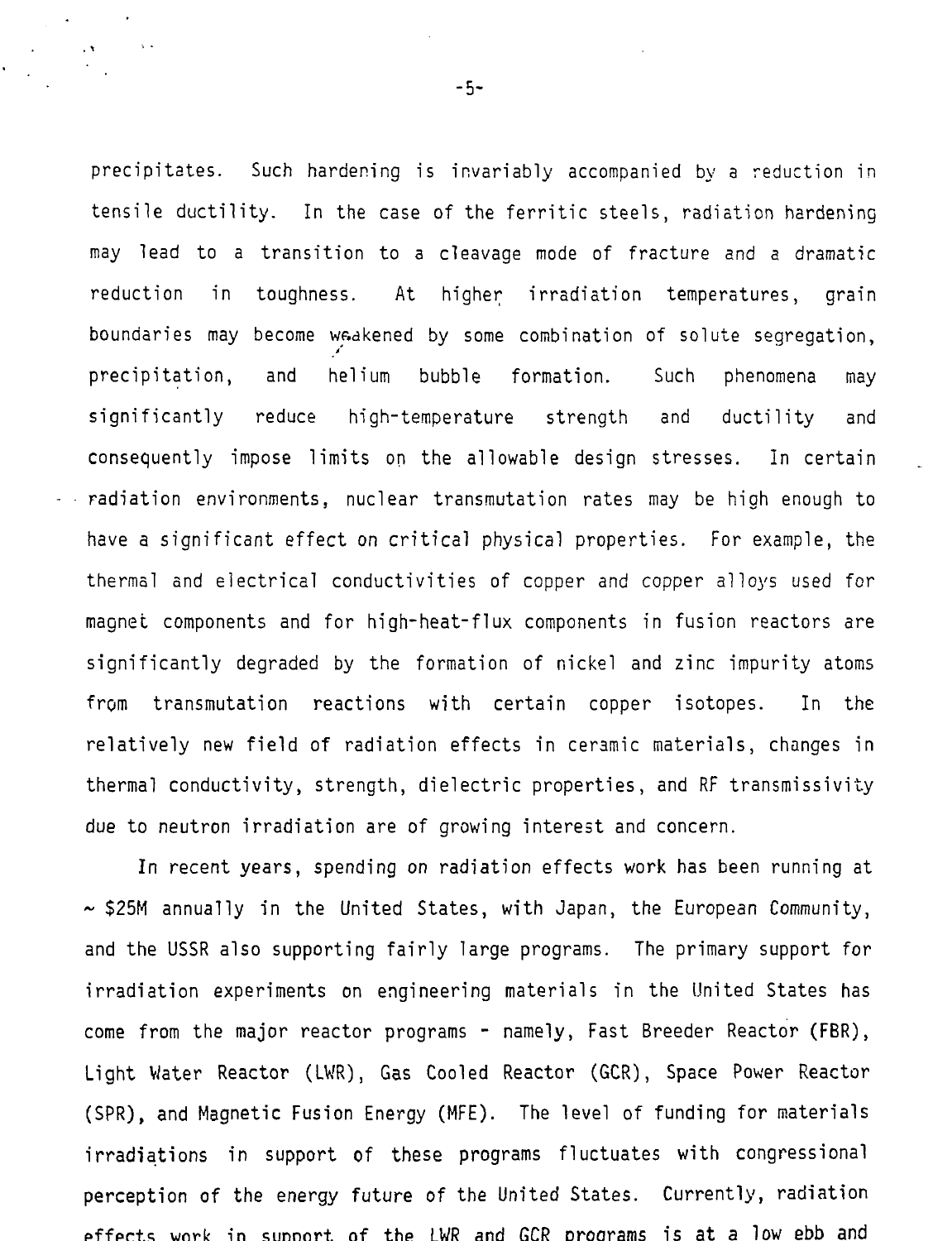FBR-related work is declining steadily. On the other hand, MFE programs in the United States and Japan currently support vigorous materials irradiation studies and there is a growing interest in radiation effects within the SPR programs. It is impossible to predict with any certainty where the major support for irradiation programs will come from, say ten years from now. Hov/ever, in planning for future irradiation facilities, it would be prudent to consider the requirements of each of the current programs.

A reference core design for a very high flux reactor at the proposed Center for Nuclear Research (CNR) has been proposed by F.C. Difilippo et al. [2]. In the following sections, the potential benefits of the CNR reference reactor oesign, to materials programs, are discussed. This design envisages materials irradiation facilities situated in the Inter-Fuel Zone (IFZ) and also in the Epithermal Peak Region (EPR) of the reactor. The former is characterized by a fast: thermal neutron flux ratio of  $\sim$  50:1. The fast flux of  $\sim$  3.8x10<sup>19</sup> m<sup>-2</sup>s<sup>-1</sup>, coupled with the high duty factor (85%) would enable damage levels approaching 100 dpa/year to be achieved with the reactor operating at. 135 MW. The EPR is characterized by a fastrthermal neutron flux ratio of  $\sim$  0.3 and a fast flux of  $\sim$  0.9x10<sup>19</sup> m<sup>-2</sup>s<sup>-1</sup>. In this region the displacement damage rate would be  $\sim$  25 dpa/year. The neutron fluxes in these positions are compared with those of current HFIR and FFTF facilities in Table 1. The following section describes the types of irradiation

#### TABLE 1

مرداد

FLUX COMPARISONS FOR VARIOUS MATERIALS IRRADIATION FACILITIES

|                                 | FLUX 10 <sup>19</sup> m <sup>-2</sup> s <sup>-1</sup> |                   |                       |                  |                                              |  |  |
|---------------------------------|-------------------------------------------------------|-------------------|-----------------------|------------------|----------------------------------------------|--|--|
|                                 | $CNR*$<br>IFZ                                         | EPZ               | <b>HFIR</b><br>TARGET | <b>RB</b>        | <b>FFTF</b><br><b>MOTA</b>                   |  |  |
| . FAST<br>EPITHERMAL<br>THERMAL | 3.8<br>0.4<br>0.08                                    | 0.9<br>1.5<br>3.0 | 1.4<br>0.6<br>3.0     | 0.5<br>0.4<br>לו | 3,0<br>$- -$<br>$\qquad \qquad \blacksquare$ |  |  |

Flux values for the ORNL reference core design operating at 135 MW.

-b-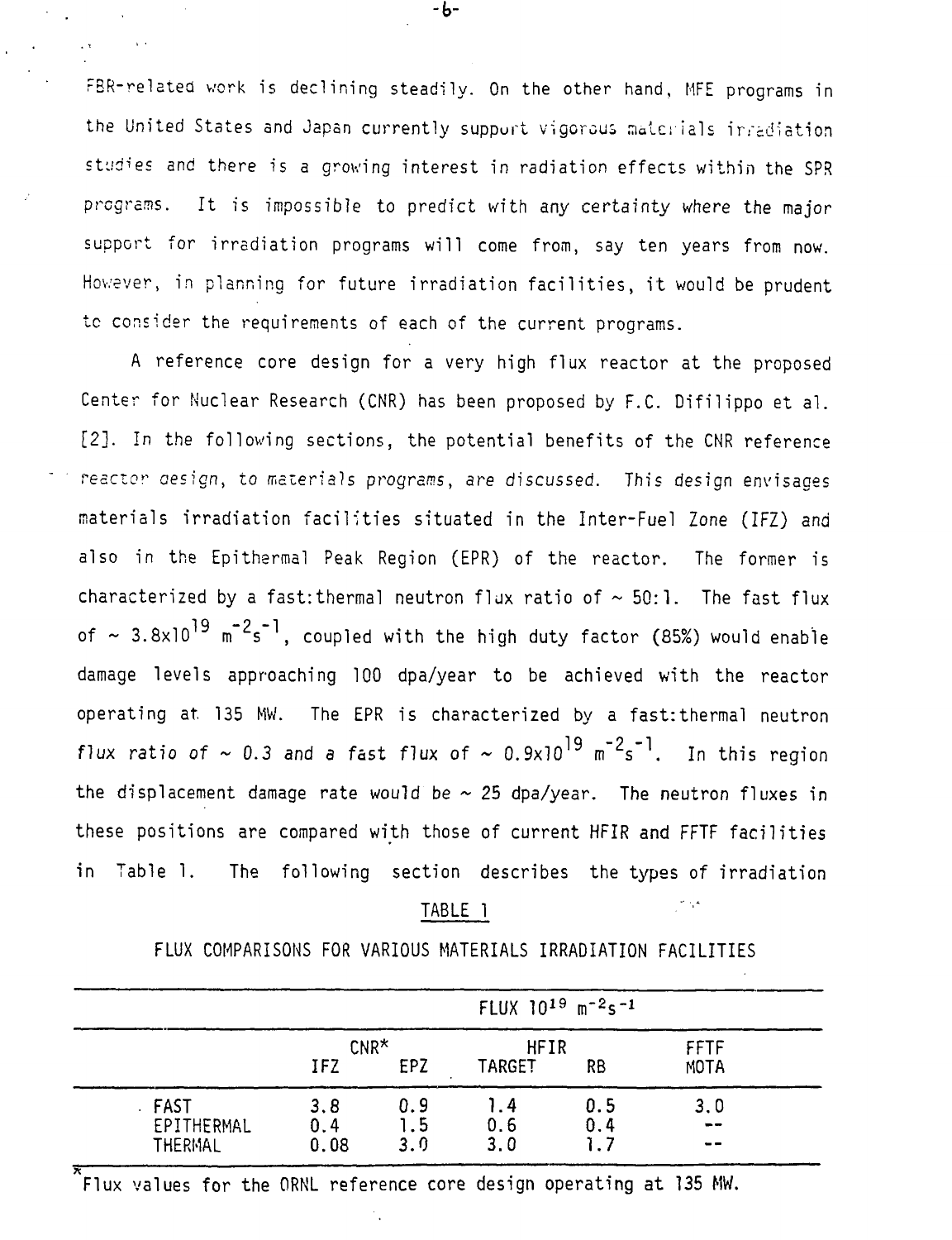facilities and techniques currently used by each major U.S. program and summarizes the potential benefits of irradiation facilities in the CNR reactor.

#### MAGNETIC FUSION ENERGY PROGRAM

The successful development of a major energy source based upon the fusion of light atoms will require solutions to a diverse range of materials problems particularly for reactor components subjected to intense fluxes of neutrons. These components include not only the first wall and associated blanket structure but also limiters, divertors, R.F. launchers, armor, insulators, dielectric breaks, etc. Materials currently under development for those varied applications include austenitic and ferritic stainless steels, vanadium alloys, high strength copper alloys, graphite, BeO, and  $A1_{2}0_{2}$ . An overall review of this subject may be found in reference [3].

A possible fusion reactor spectrum is shown in Fig. 1 together with spectra from fast breeder and mixed spectrum reactors. This information is taken from an earlier review of irradiation facilities for fusion materials development [4]. Some 80% of the energy released in the (D,T) fusion reaction is carried into the first wall and blanket structure by 14 MeV neutrons. This 14 MeV component of the fusion spectrum produces a higher energy component of the PKA recoil spectra and a higher rate of transmutations (through threshold  $(n,\alpha)$  and  $(n,p)$  reactions), compared to similar neutron fluxes in a fission reactor. From the point of view of materials property changes, the most significant impact of the 14 MeV neutrons is thought to be the enhanced production of helium from  $(n, \alpha)$ reactions. The unique recoil energy distribution and production of solid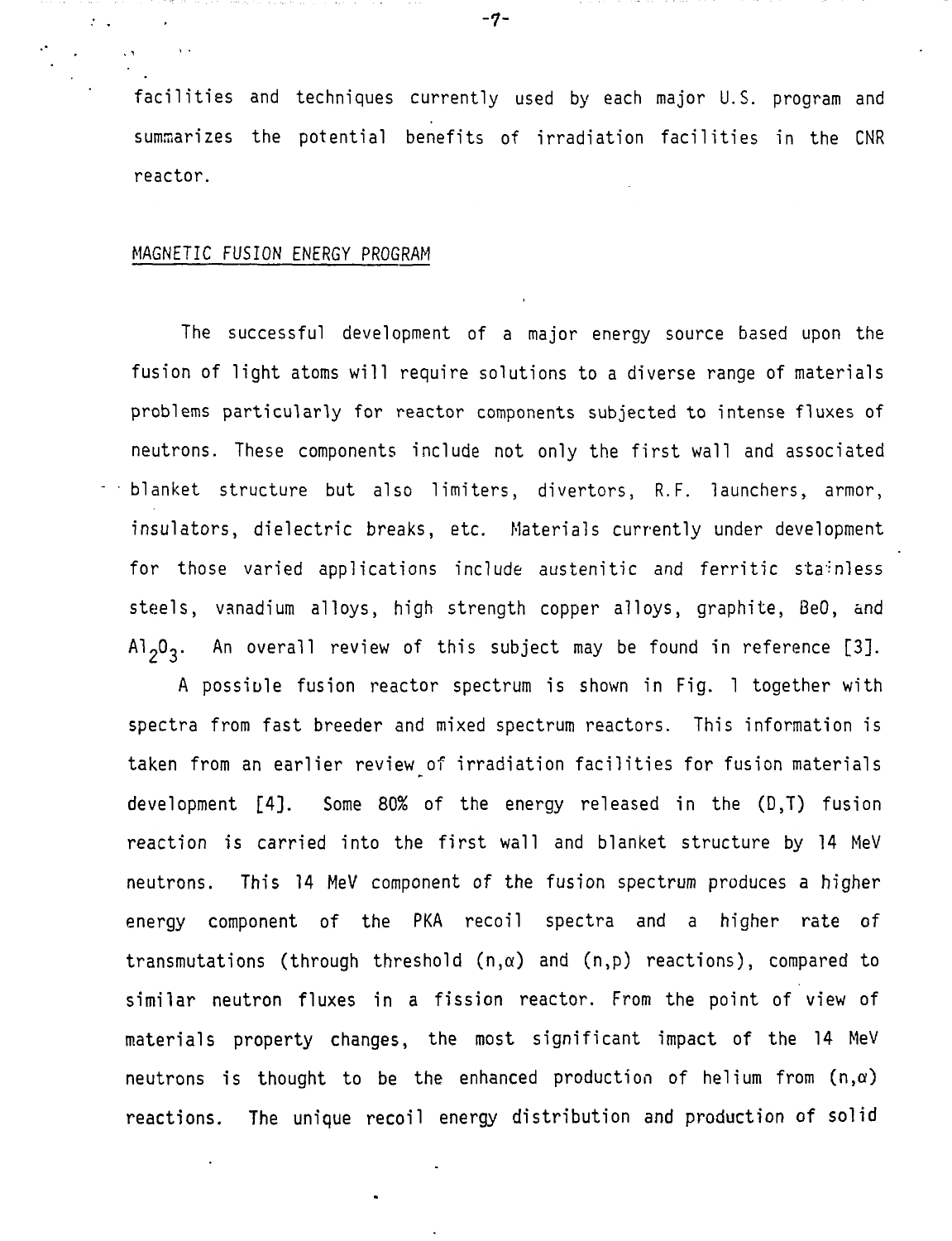transnutents are believed to be of secondary importance. The current irradiation strategy therefore is to utilize the fission reactors to simulate the displacement damage and helium generation rates expected in a fusion environment. Details of the irradiation facilities in current use are presented in Table 2.

Typically, the ratio of helium production rate to displacement damage rate (He:dpa ratio) is in the range 5-15 for structural materials in a fusion environment. The principal method of varying this ratio during fission reactor irradiations is to utilize the two-step Ni reaction, namely;

$$
58_{\text{Ni + n}} \div 59_{\text{Ni + y}}; 59_{\text{Ni + n}} \div 56_{\text{Fe + \alpha}}
$$

These reactions have large thermal neutron cross-sections and in addition there is a large resonance in the  $^{59}$ Ni cross-section at  $\sim$  203 eV. Although other reactions could be used (e.g. the  ${}^{10}$ B(n, $\alpha$ )<sup>6</sup>L<sub>1</sub> reaction), the use of Ni is metallurgically more acceptable. For alloys, which normally contain nickel, (e.g. the austenitic stainless steels), the technique of isotopic tailoring may be used to control the rate of helium production during irradiation in a mixed-spectrum reactor. The naturally occurring isotope  $60$ Ni has a very low (na) cross-section and therefore the helium production rate can be adjusted over a wide range by altering the proportions of  $60$ Ni and <sup>58</sup>Ni during alloy manufacture. An example of the range of helium production rates which can be achieved by this technique in a steel containing 16 wt% Ni is shown in Fig. 2. The initial transient in helium production rate can be eliminated if necessary by the addition of small  $p$ roduction rate can be eliminated if necessary by the addition of small  $p$  necessary by the addition of small  $p$ 59 helium production rate can also be manipulated in alloys which normally do

-8-

 $\mathcal{I}_{\mathcal{I}}$  .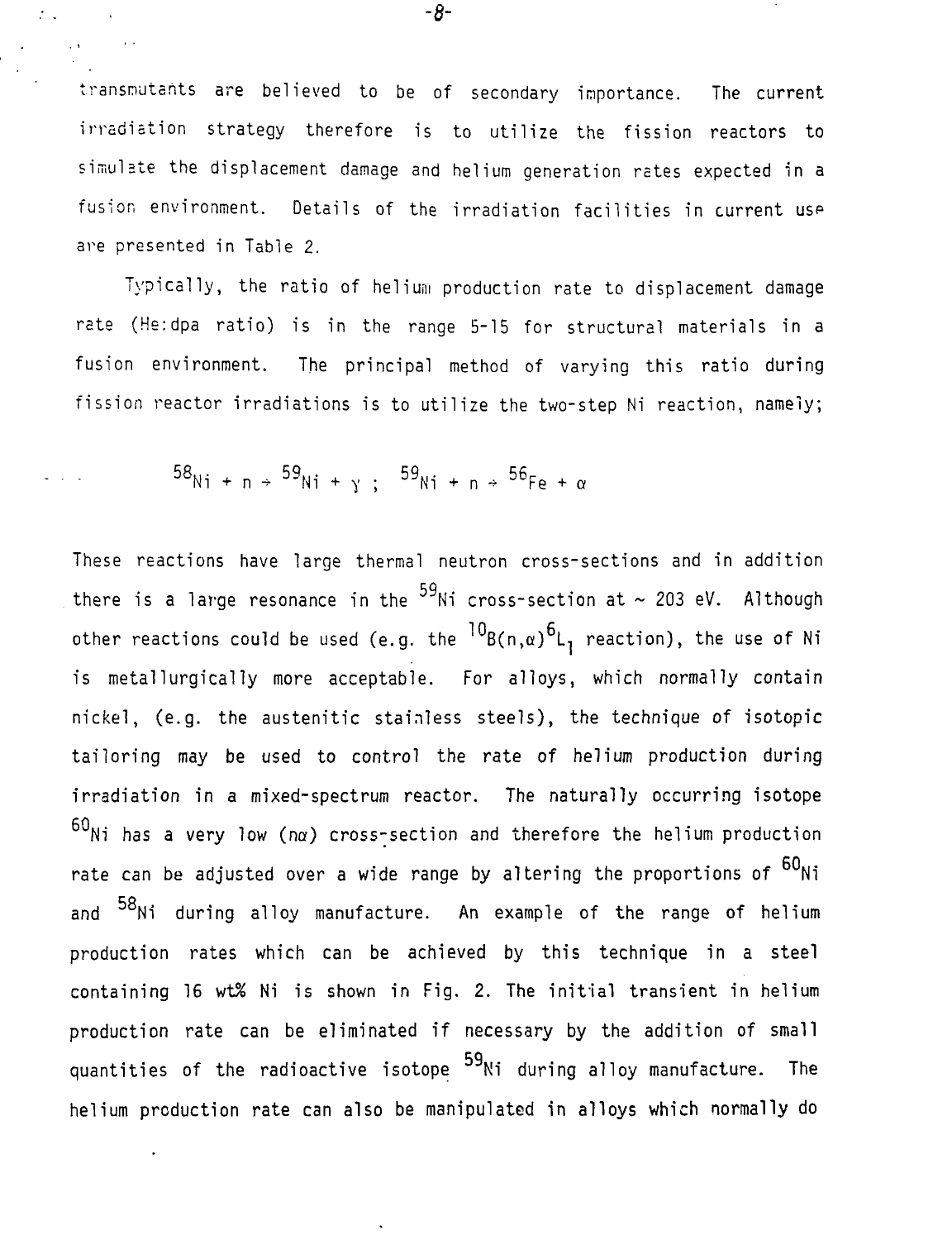# TABLE 2

# CHARACTERISTICS OF IRRADIATION FACILITIES IN CURRENT USE BY VARIOUS U.S. PROGRAMS

| EXPERIMENTAL<br>PARAMETERS          | LIGHT WATER REACTOR<br>PROGRAM                | GAS COOLED REACTOR<br>PROGRAM                                   | <b>FAST BREEDER &amp;</b><br>SPACE REACTOR<br><b>PROGRAMS</b>            | MAGNETIC FUSION ENERGY<br>PROGRAM                                                         |                                         |  |
|-------------------------------------|-----------------------------------------------|-----------------------------------------------------------------|--------------------------------------------------------------------------|-------------------------------------------------------------------------------------------|-----------------------------------------|--|
| U.S. Reactors                       | Various Research<br>Reactors<br>ORR(Poolside) | ORR, HFIR                                                       | <b>FFTF</b>                                                              | ORR, HFIR                                                                                 | FFTF                                    |  |
| Spectrum                            | Mixed                                         | Mixed                                                           | Fast                                                                     | Mixed                                                                                     | Fast                                    |  |
| Flux $(n/m^2)$<br>$(E > 0.1$ MeV)   | $(5-50) \times 10^{16}$                       | $(5-10) \times 10^{18}$                                         | $(1-3) \times 10^{19}$                                                   | $(0.3-1.5) \times 10^{19}$                                                                | $(1-3) \times 10^{19}$                  |  |
| Thermal Flux<br>(n/m <sup>2</sup> ) | $(5-50 \times 10^{16})$                       | $(5-10) \times 10^{18}$                                         |                                                                          | $(0.2-3) \times 10^{19}$                                                                  |                                         |  |
| Irradiation Time<br>(days)          | $100 - 500$                                   | $30 - 300$                                                      | $200 - 800$                                                              | $50 - 1000$                                                                               | $200 - 800$                             |  |
| Capsule Diameter<br>(m)             | $2 - 25$                                      | $2 - 7$                                                         | 2.5                                                                      | $1.5 - 5.0$                                                                               | 2.5                                     |  |
| Instrumentation                     | Temp. Monitoring<br>Temp. Control             | Tem. Monitoring*<br>Temp. Control*<br>Fission Gas<br>Detection* | Temp. Measure-<br>ment<br>Temp. Control                                  | Temp. Measure-<br>ment<br>Temp. Control*                                                  | Temp. Measure-<br>ment<br>Temp. Control |  |
| Temperature Range<br>$(^{\circ}C)$  | $100 - 300$                                   | $200 - 1250$                                                    | $380 - 1500$                                                             | $60 - 750$                                                                                | $380 - 750$                             |  |
| Materials                           | Low Alloy Ferritic<br>Steels                  | Coated Fuel<br>Particles<br>Graphites                           | Austenitic &<br>Ferritic Stain-<br>less Steels<br>Refractory<br>Metals & | Austenitic & Ferritic Stainless<br>Steels<br>Vanadium Alloys<br>Copper Alloys<br>Ceramics |                                         |  |
| Only in ORR                         |                                               |                                                                 | Alloys                                                                   | <b>Tritium Breeding Materials</b>                                                         |                                         |  |

 $\ddot{\phantom{1}}$ 

ۻ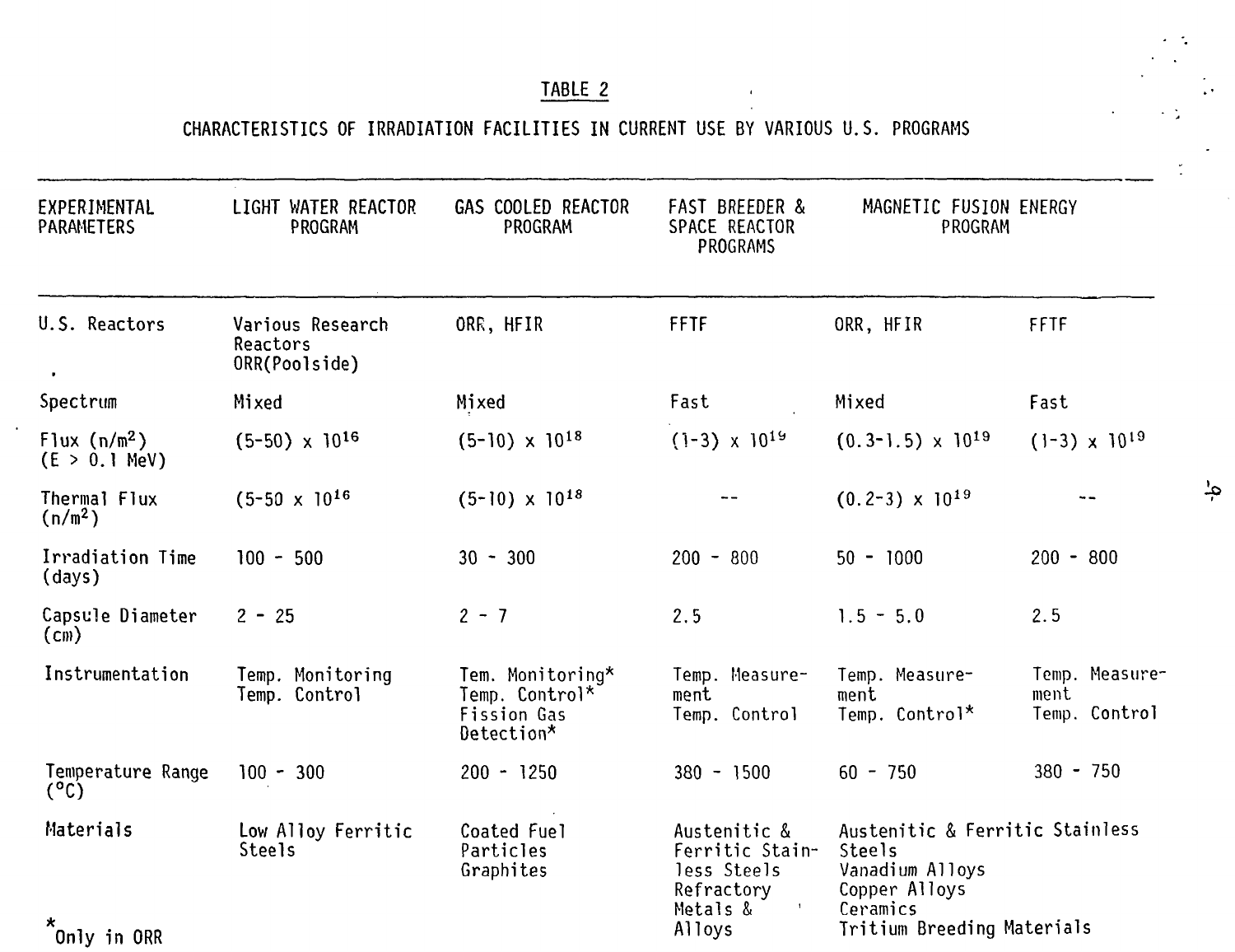م ۳ not contain nickel by doping with small quantities of Ni, provided the metallurgical stability of the alloy is not seriously perturbed. Isotopic tailoring with  $^{59}$ Ni may be used to control helium generation in fast reactor irradiations. However, in order to utilize the 203 eV resonance, irradiations must be carried out in regions of the core where the displacement damage rate is low.

Another important technique, applicable to nickel-bearing alloys is that of spectral tailoring. In this technique, the local spectrum in a mixed-spectrum reactor is modified by surrounding the experiment with absorber shields. An example of helium production in a spectral tailoring experiment in the ORR is shown in Fig. 3. A less satisfactory approach is to introduce helium into materials prior to irradiation either by cyclotron injection or by using the "tritium trick". The latter technique is currently being utilized to explore helium effects in vanadium alloys [5]. Tritium is diffused into the material and allowed to decay to the.required 3. fraction of He before pumping out the residual tritium. The doped material is then irradiated in a hard neutron spectrum.

An important aspect of materials irradiation experiments is the miniaturization of physical and mechanical property measurement techniques, in order to make the most effective use of the available irradiation space. Specimens with dimensions of the order of a few millimeters are being successfully utilized for swelling, creep, ductility, strength and crack resistance measurements [6], [7].

Although these irradiation techniques do not provide a complete simulation of the fusion environment, they do allow progress to be made both in understanding high temperature radiation damage phenomena, and in improving the radiation damage resistance of certain classes of materials.

-10-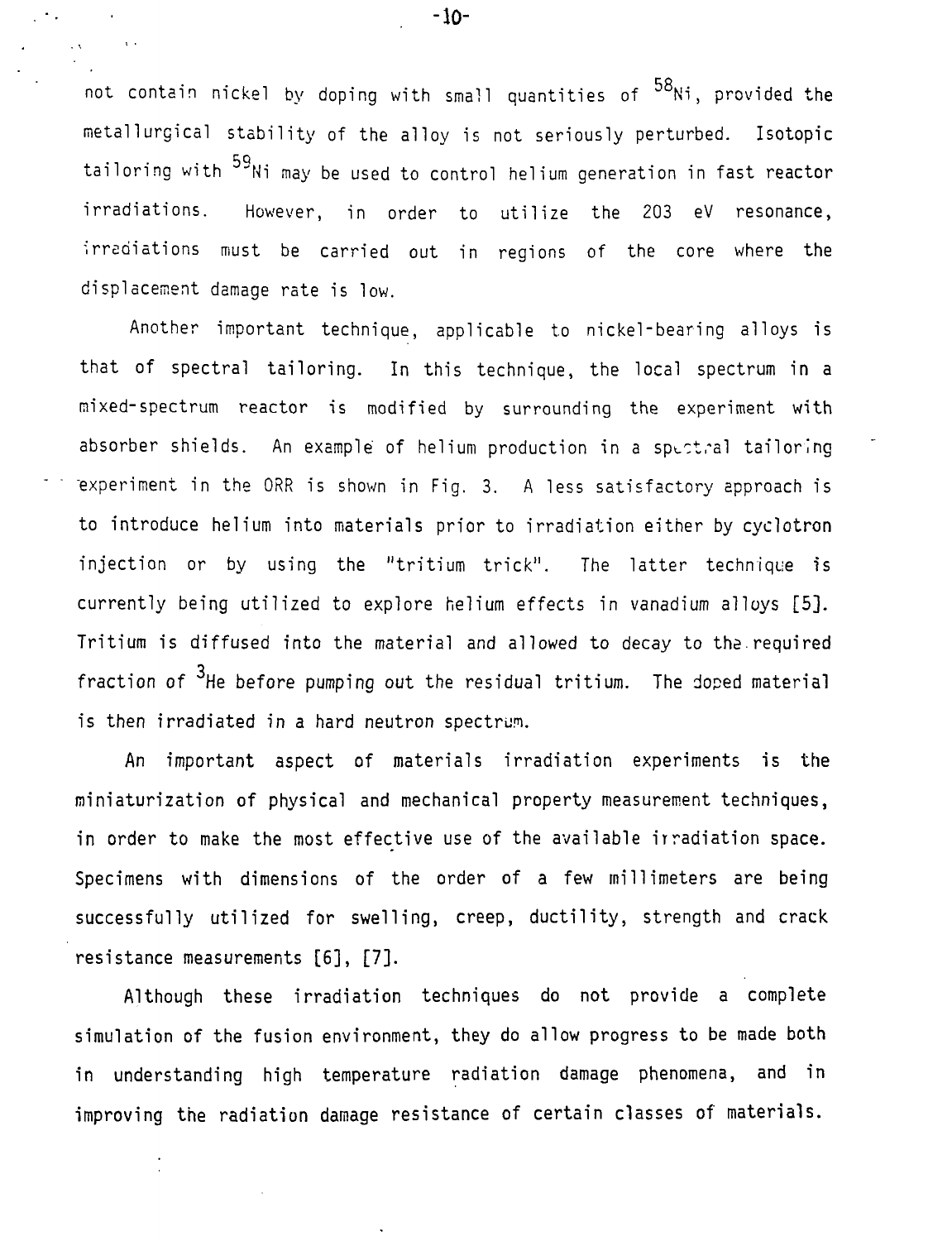Expioration of the synergistic effects of the solid and gaseous transmutation products and the primary displacement damage produced by 14 MeV neutrons requires the construction of a powerful 14 MeV neutron source, such as the Fusion-Materials Irradiation Test Facility (FMIT) [8]. However, a disadvantage of machines such as FMIT is the limited experimental volume within which the flux is sufficiently high, and flux and temperature gradients are acceptable. Until such time as a fusion-based materials test facility is constructed, the materials development strategy for fusion will require both a 14 MeV neutron source and high quality fission reactor facilities. The proposed ORNL reference core design for CNR could fulfill this latter function and provide several important advantages over existing fission reactor facilities as discussed below:

### a) High fast neutron flux

The combination of a high flux hard spectrum in the IFZ coupled with a high duty factor ( $\sim$  85%) would allow damage levels of  $\sim$  100 dpa to be reached in one year instead of the three years currently required in FFTF or HFIR. Such a facility could.halve the time cycle required to prepare alloy modifications and assess their performance at high damage levels. It would also allow, for the first time, an exploration of materials response to damage levels beyond 100 dpa.

#### b) Hard and mixed spectra

The mixed spectrum facilities in the EPR would be ideally suited for larger diameter spectrally tailored experiments for the irradiation of isotopically tailored alloys. Damage accumulations would be at the rate of ~ 25 dpa/year, i.e. double the rate currently achieved in a HFIR removable

-11-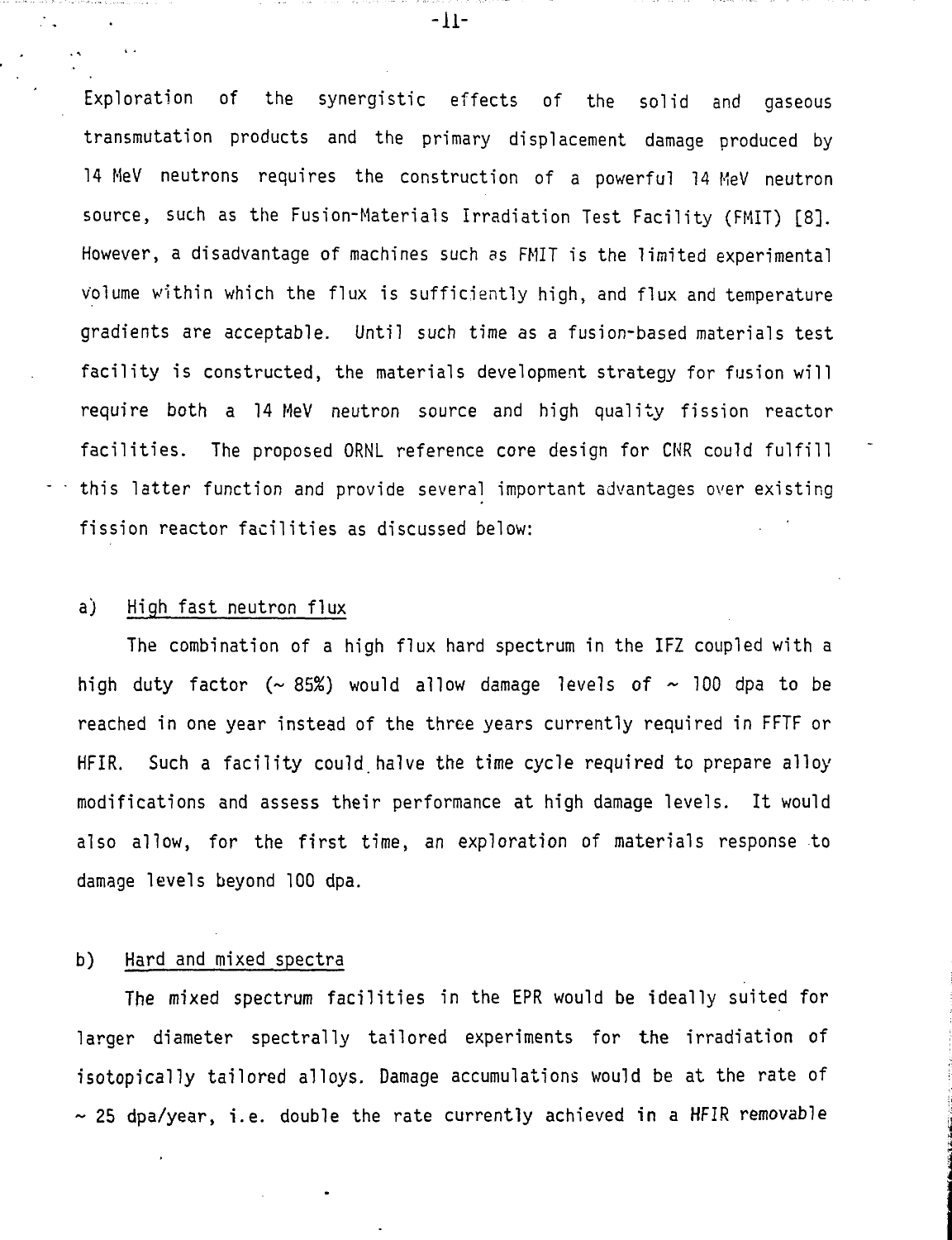beryIlium (RB) position. For materials containing appropriate levels of 58 Ni, a more rapid damage rate could be achieved by alternately irradiating the same capsule in the EPR and IFZ positions. A period of rapid helium buildup followed by a period of rapid damage accumulation could be used to produce, on average, the correct He:dpa ratio.

## c) Coolant temperature

The use of water as the reactor coolant allows irradiation experiments to be carried out over the complete range of interest to fusion materials applications, i.e. from 100°C up to 750°C; the minimum temperature attainable in a liquid metal cooled fast reactor is  $\sim 380^{\circ}$ C.

## d) Flexibility

The relatively easy access to experimental positions and a fuel cycle of the order of  $\sim$  20 days allows experimenters maximum flexibility in scheduling experiments. This is particularly important for basic experiments where incremental doses in the range 1-10 dpa are frequently needed.

#### FAST BREEDER REACTOR PROGRAM

Materials for core components such as fuel cladding and flow ducts are subjected to high levels of displacement damage. For example, for a three-year component lifetime, structural materials will have to withstand at least 100 dpa. The primary objective of materials testing for breeder reactor components is to expose a wide variety of materials, in a wide range of specimen geometries, to fast-neutron fluences of this order, at

-12-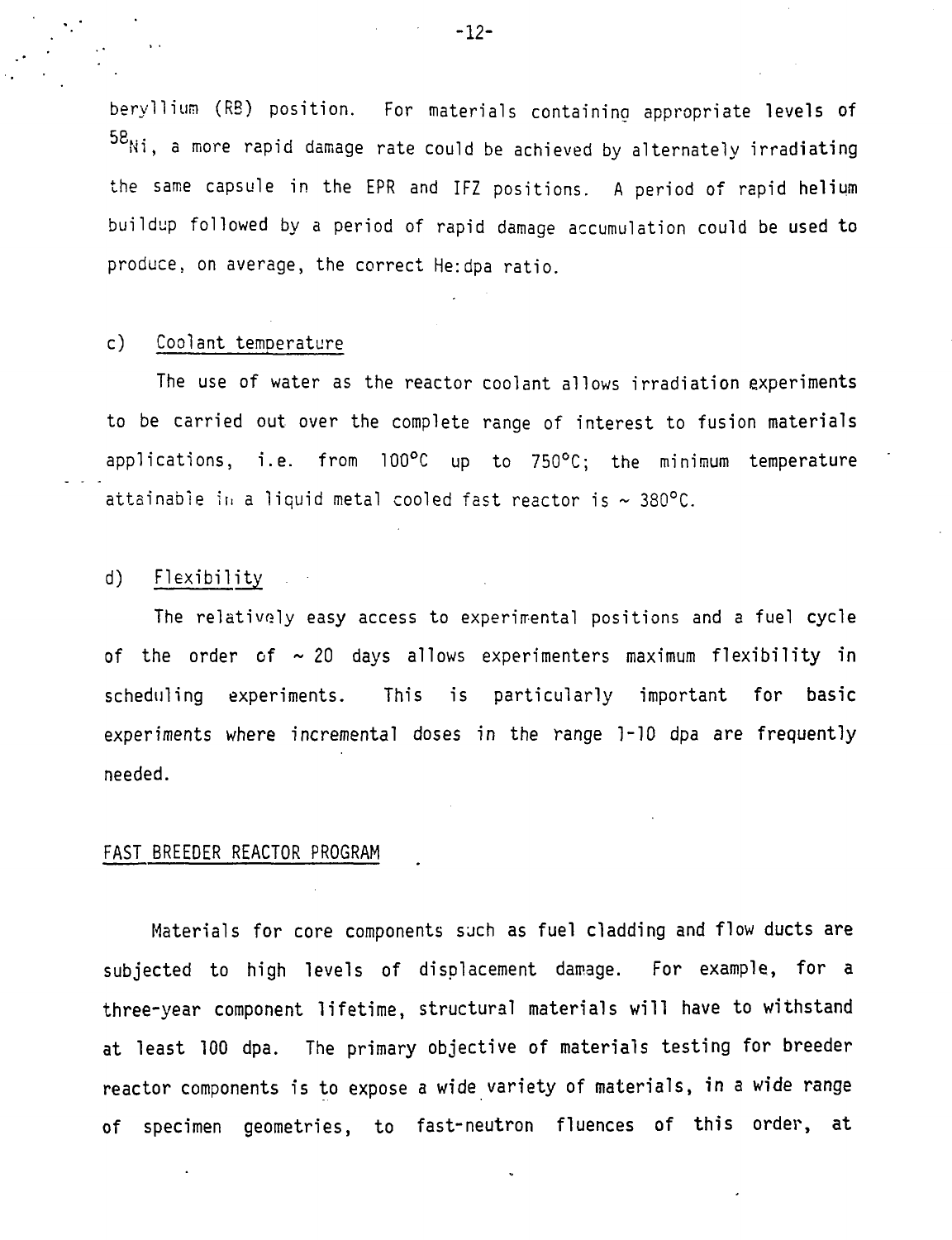temperatures ranging from 380° to 750°C. The Fast Flux Test Facility (FFTF) at Hanford was built for materials and component testing. The Materials Open Test Assembly (KOTA) was specifically designed for irradiating large numbers of diverse specimens in a continuously monitored, controlled temperature environment to high levels of neutron fluence at damage rates similar to those expected in a large power producing reactor. Austenitic and ferritic stainless steels are the materials of principal interest. Post-irradiation measurements of a wide range of properties are required (e.g., swelling, irradiation creep, tensile, fracture toughness, Charpy impact, and microstructural evolution). In-reactor measurements of the rupture life of •pressurized tubes are also carried out. Irradiation experiments in MOTA accumulate displacement damage at a rate of  $\sim$  30 dpa/year. The capability of accumulating  $\sim$  100 dpa/year in the IFZ of the CNR reactor would allow end-of-life fluences for breeder reactor core materials to be achieved at an accelerated rate. Using small scale testing techniques, the swelling behavior and mechanical properties of large numbers of alloy variants exposed to very high damage levels could be assessed in a relatively short time. Subsequently the properties of the more promising materials would be explored in MOTA using a wider range of test specimens. Used in this complementary fashion, CNR irradiation facilities could be a major asset to FBR materials programs.

#### SPACE POWER REACTOR PROGRAMS

 $\ddot{\phantom{0}}$ 

Present United States concepts for space power reactors (SPRs) center around fast reactors operating at very high temperatures (> 1100°C) and utilizing structural alloys based upon refractory metals (Nb, fio, W, Rh).

-13-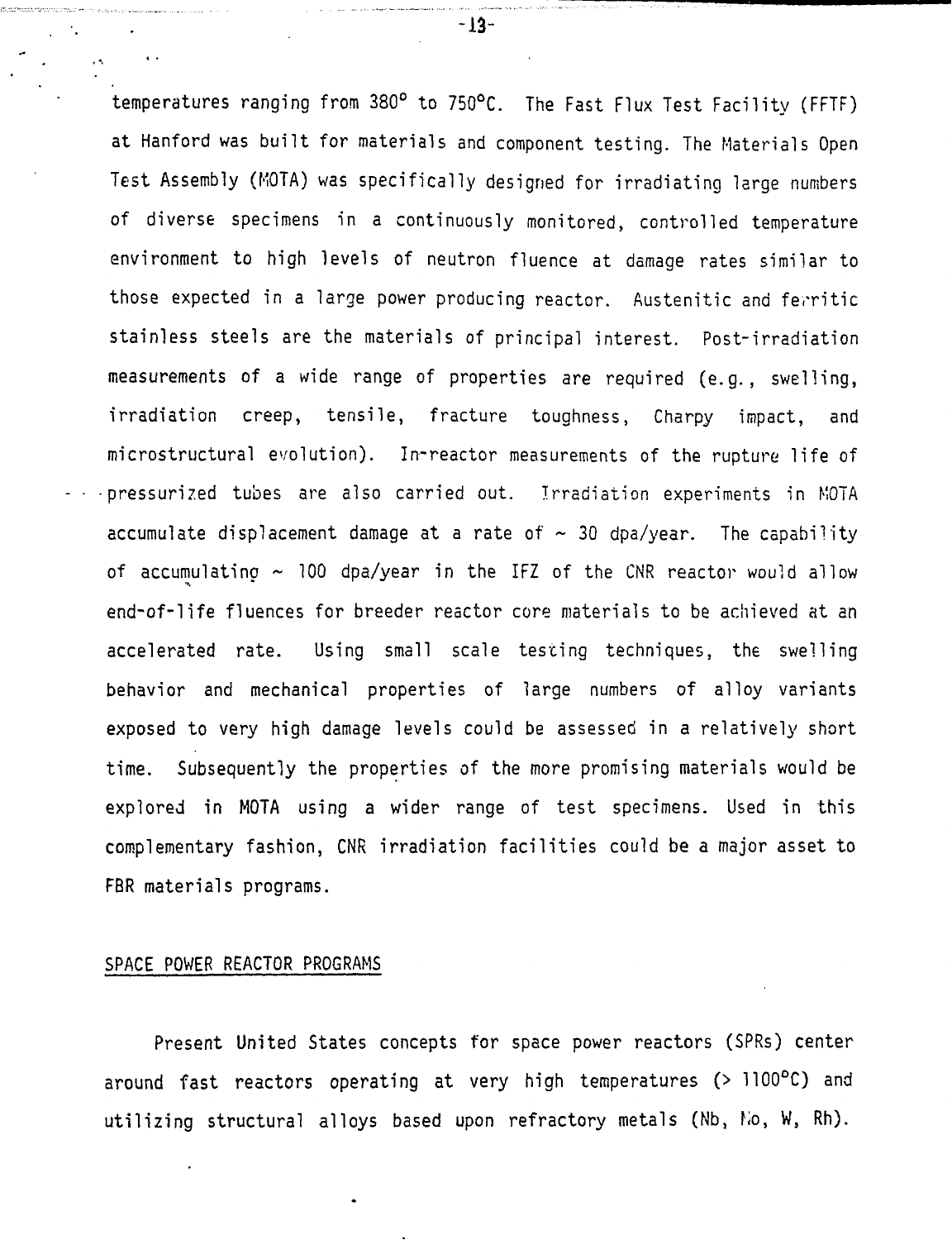End-of-life fluence levels are modest (10-20 dpa) and the MOTA provides an ideal facility for irradiation testing of these materials under neutronic conditions very similar to those projected for a space power reactor. Using liquid-metal-filled capsules surrounded by gas gaps with variable-gas composition, specimen temperatures of 1000 to 1350°C can be achieved. Future concepts may raise the power of space reactors into the multimegawatt range, in which case core components may be expected to absorb damage levels of the order of  $\sim$  100 dpa and maintain their dimensional and structural integrity for very long lifetimes (> 5 years). As long as facilities are available in the FFTF, high flux facilities in the CNR reactor would provide no additional benefits to SPR programs involving low power concepts. However the ability to achieve end-of-life damage levels on an accelerated basis coula be of considerable benefit tc multi-megawatt SPR materials development programs. As in the case of materials development for FBRs, rapid alloy screening based on a limited range of properties could be achieved before proceeding to more extensive testing in MOTA.

#### GAS-COOLED REACTOR PROGRAMS

The primary goal of irradiation experiments in this area is to assess the performance of new experimental fuels, the integrity of fuel particle coatings, and to determine the effects of irradiation on the mechanical and physical properties of graphite. The characteristics of currently used facilities are summarized in Table 2. Facilities in mixed spectrum reactors are used to create fissions in the fuel particles and neutron damage in the particle coatings. A high level of instrumentation is required to monitor and control temperature and also to monitor fission product release into a

 $-14-$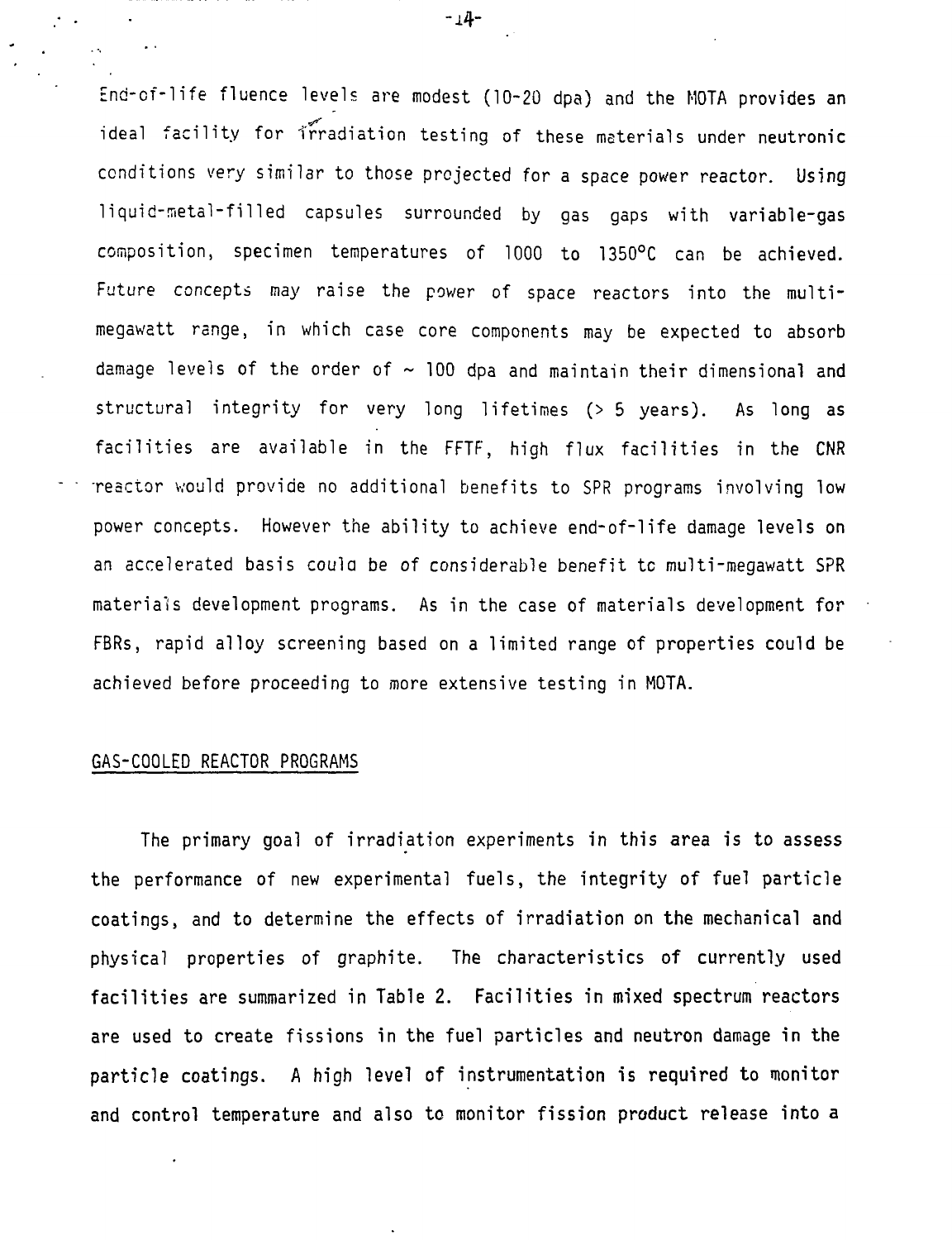sweep gas.

The fluxes currently available in the RB positions in HFIR and in the ORR aiready allow irradiation testing at a sufficiently accelerated rate. There are no advantages to be gained by providing facilities with higher fluxes, such as in the IFZ in the proposed CNR reactor. However, irradiation facilities in the EPR would provide an excellent replacement for currently used facilities in HFIR and ORR should these reactors eventually be phased out.

#### LIGHT-WATER REACTOR PROGRAMS

The primary radiation effects problem in this area involves the effects of long-term neutron exposure on the mechanical properties of the ferritic steels used to construct pressure vessels for light-water reactors. The characteristics of currently used irradiation facilities are summarized in Table 2. To reproduce the damage conditions experienced by a light-water reactor pressure vessel, mixed spectrum reactors are used with sufficient fast neutron flux to simulate end-of-life exposure conditions at an accelerated rate if necessary. Large capacity facilities are required to accommodate fairly massive test specimens and temperature measurement and control instrumentation is essential with most irradiations being conducted in a narrow temperature range around 280°C. Post-irradiation property measurements include fracture toughness, Charpy impact, hardness and tensile properties.

The fluxes available in current low power research reactors already allow irradiation testing at a sufficiently accelerated rate of damage accumulation. For LWR materials programs, there are no advantages to be

 $-15-$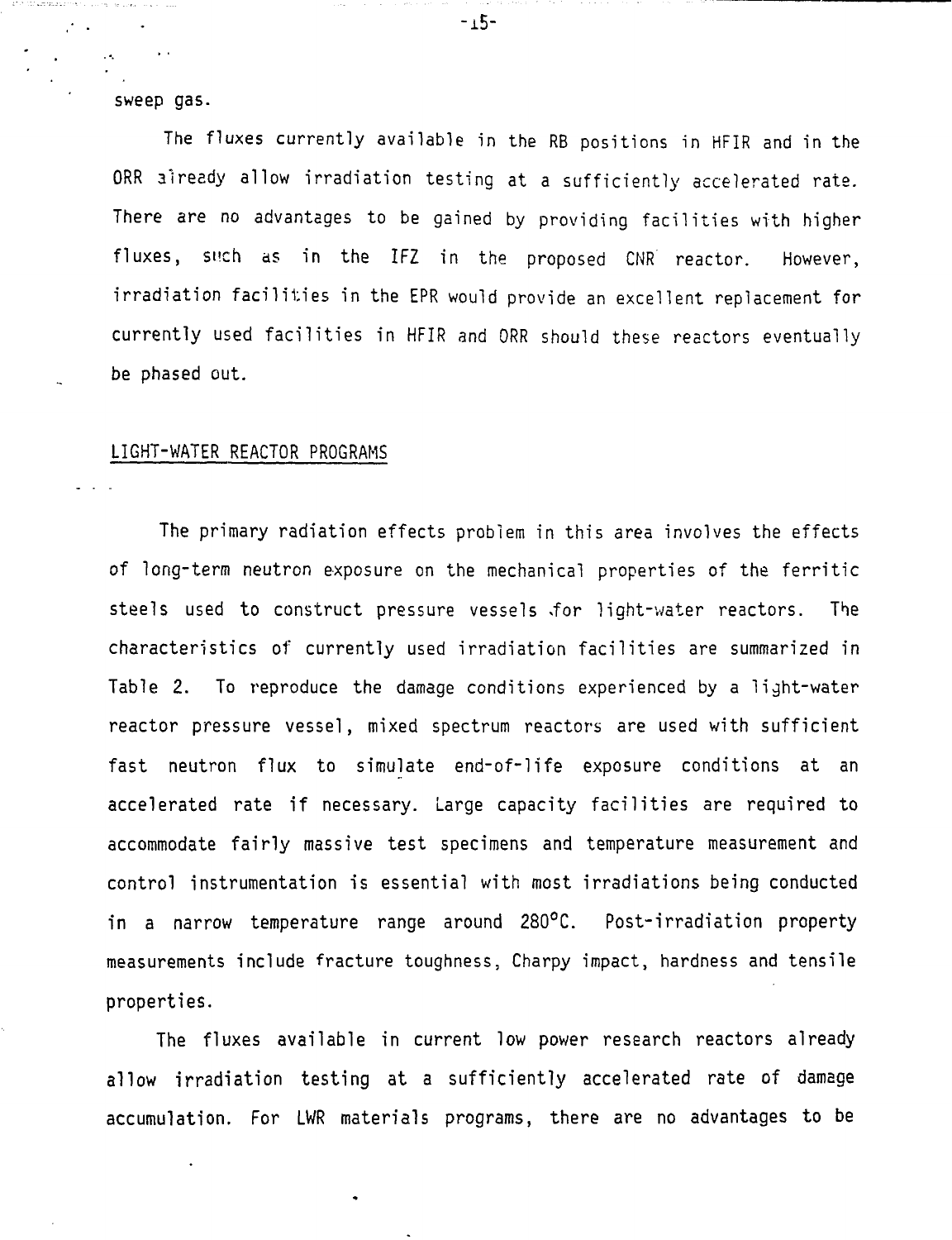gained by providing facilities with higher fluxes. The requirements of this program will probably be adequately met in the future by various low-power research reactors.

#### SUMMARY

The development of materials with adequate resistance to radiationinduced property changes requires irradiation facilities which simulate the principal spectral characteristics of power-producing reactor systems. Considerable savings in time and money can be effected by carrying out irradiations at an accelerated rate, provided the dose rate is not high enough to affect microstructural development. As far as U.S. gas-cooled reactor and light water reactor materials programs are concerned, existing research reactors already have the capability fur carrying out irradiations a <sup>+</sup> a sufficiently accelerated rate. For these programs, there are no advantages to be gained from irradiation facilities in a CNR reactor. On the other hand, materials programs for fast breeder and space power reactors would benefit substantially from the capability to 'achieve high levels of radiation damage in a hard spectrum at 2-3 times the rate currently achievable in breeder reactors. The proposed ORNL reference core design for a CNR reactor would be an outstanding asset to fusion materials programs. A set of well instrumented, accessible positions in both hard and mixed spectral regions would provide un-paralleled facilities for isotopic and spectral tailoring experiments and for exploring very high damage levels at an accelerated rate.

-lb-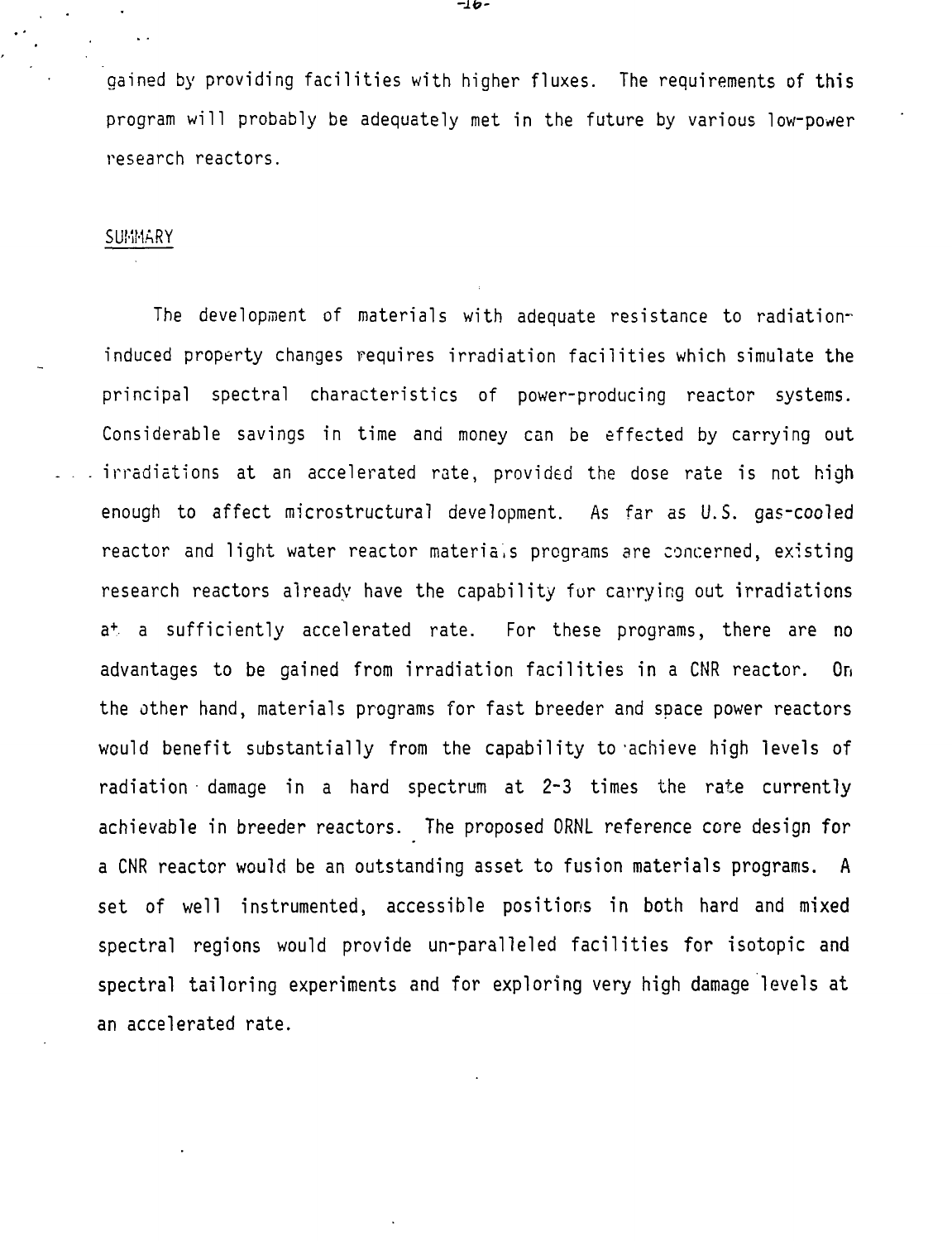#### REFERENCES

- 1. Donald R. Olander, "Fundamental Aspects of Nuclear Reactor Fuel Elements," TID-26711-PI, published by DOE Technical Information Center, Oak Ridge, Tennessee.
- 2. F.C. Difilippo, et ai., "A Preliminary Reactor Design for the Center for Neutron Research," Proc. of the Workshop on an Advanced Steady-State Neutron Facility, National Bureau of Standards, Gaithersburg, Md. , December 16-18, 1985.
- 3. R.E. Gold, E.E. Bloom, F.W. Clinard, D.L. Smith, R.D. Stevenson, W.G. Wolfer, "Materials Technology for Fusion: Current Status and Future Requirements." Nuclear Technology/Fusion, Vol. 1, p. 169 (1981).
- 4. R. L. Klueh, E.E. Bloom, "Radiation Facilities for Fusion Reactor First Wall and Blanket Structural Materials Development," Nuclear Engineering and Design, 73 (1982), 101-125.
	- 5. D.N. Braski, u.W. Ramey, "A Modified Tritium-Trick Technique for Doping Vanadium Alleys with Helium," Effects of Radiation on Materials, 12th International Symposiu, ASTM STP 870 (1985), p. 1211-1224.
	- 6. G.E. Lucas, G.R. Odette, "Methods for Forecasting Performance Limits of Fusion Reactor Structural Materials," Nuclear Engineering and Design/ Fusion, 2 (1985) 145-173.
	- 7. M.L. Grossbeck, E.E. Bloom, J.W. Woods, J.M. Vitek, and K. C. Thoms, "Fission Reactor Experiments for Fusion Materials Research," Proc. Conf. on Fast, Thermal and Fusion Reactor Experiments, Salt Lake City, Utah, April 12-15, 1982, p. 1-199.
	- 8. G.W. Hagan, et al., "The Fusion Materials Irradiation Test (FMIT) Facility," Proc. 3rd Topical Meeting on Fusion Reactor Materials, Albuquerque, New Mexico, J. Nucl. Mater. 122 and 123 (1984), 958-964.

 $\bullet$ 

 $\mathcal{L}^{\text{max}}$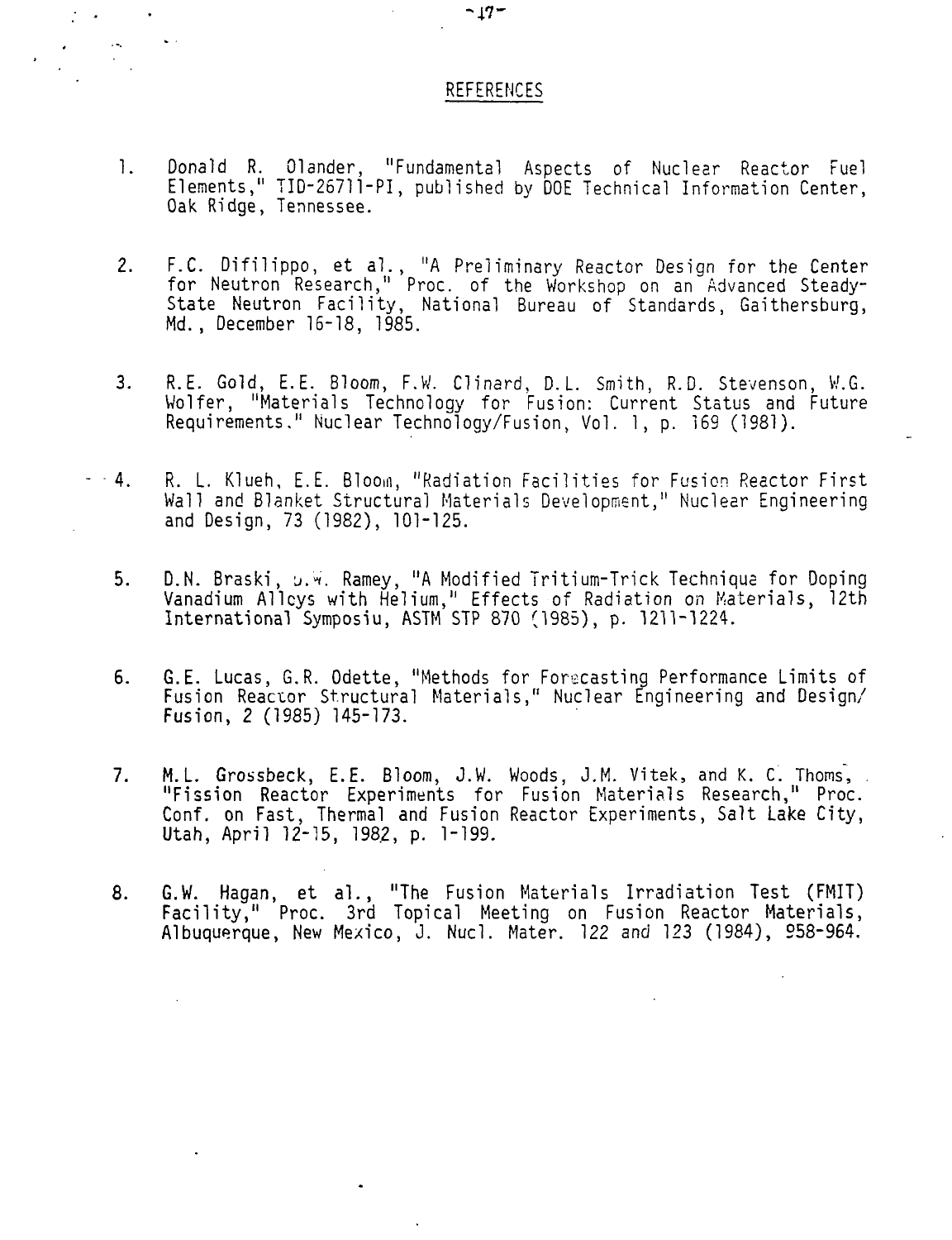

ORNL-DWG 83-9598

Ą



Fig. 1. A comparison of neutron spectra for a fusion reactor and various fission reactors.

 $rac{4}{9}$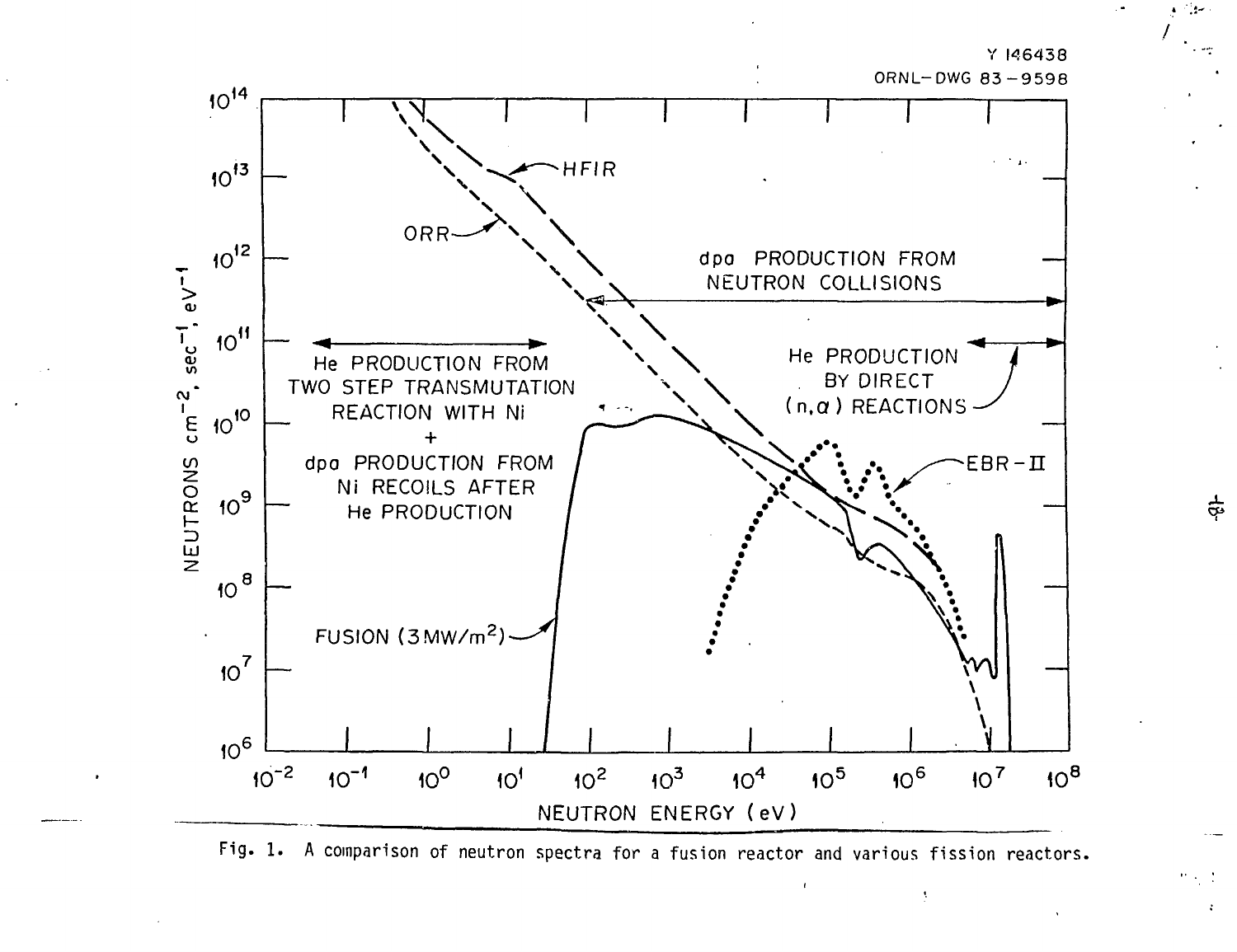ORN  $-$  DWG 86-7521



 $\bigodot$ 

n as a function of displacement damage in an austenitic stainless '', ''Y<sub>Ni</sub>

 $-\mathsf{b}$